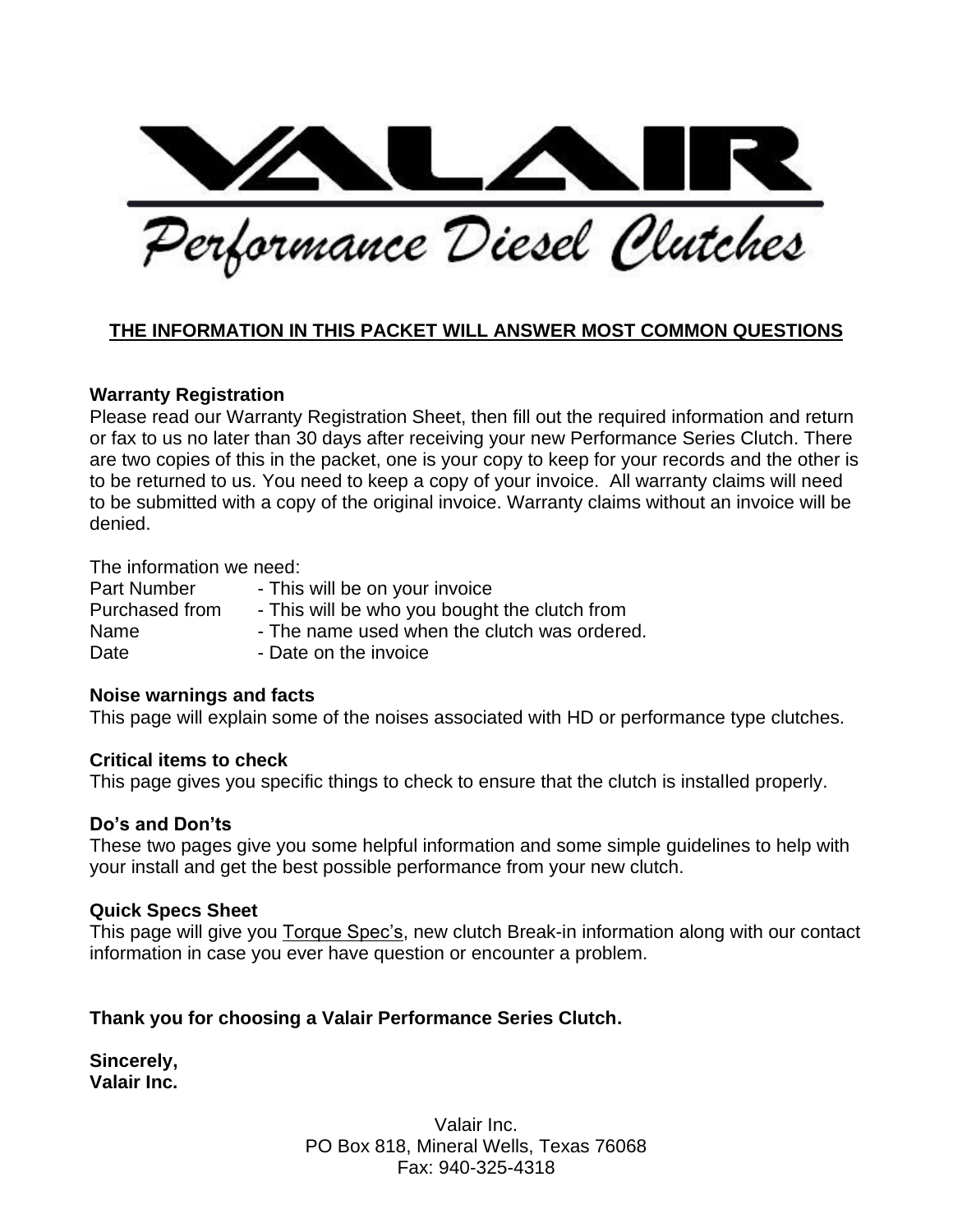### **NOISE WARNING'S & FACTS**

#### **Gear rollover facts:**

When changing from a stock OEM type disc over to a HD type disc some gear rollover noise is possible. Gear rollover noise is often heard when the vehicle is idling in neutral with the clutch pedal out or under a load in low RPM ranges (often referred to as sounding like marbles in the transmission). This is not an issue with the clutch.

Gear rollover noise is caused by reverse engine spike and can in most cases be drastically reduced by simply changing the oil in the transmission or reducing engine spike produced by inadequate engine components (ex. misfiring injector, FCA problems, Electronic programming, timing issues).

Over filling transmissions by 1 qt. with factory specified oil will also help reduce gear rollover noise.

#### **Disengagement noise:**

On all dual and triple disc clutches, a noise will be associated with the disengagement of the clutch. This is due to the intermediate plate(s) floating freely in the lugs of the flywheel. **This is NOT a bad throw out bearing!!!** The noise can possibly get more noticeable during the breakin period of the clutch due to the intermediate plate(s) seating in.

#### **Please educate yourself before installation!**

Please research gear rollover and/or transmission related noises due to solid flywheel or HD clutch replacement. Any noises caused by gear rollover and/or rattle from the floater plate will not be covered under any type of warranty, nor can the clutch be returned after install. If you choose to return the clutch **prior** to installation, a 10% restocking fee will be added to any returns.

Thank you for your cooperation, Valair Inc. Tech support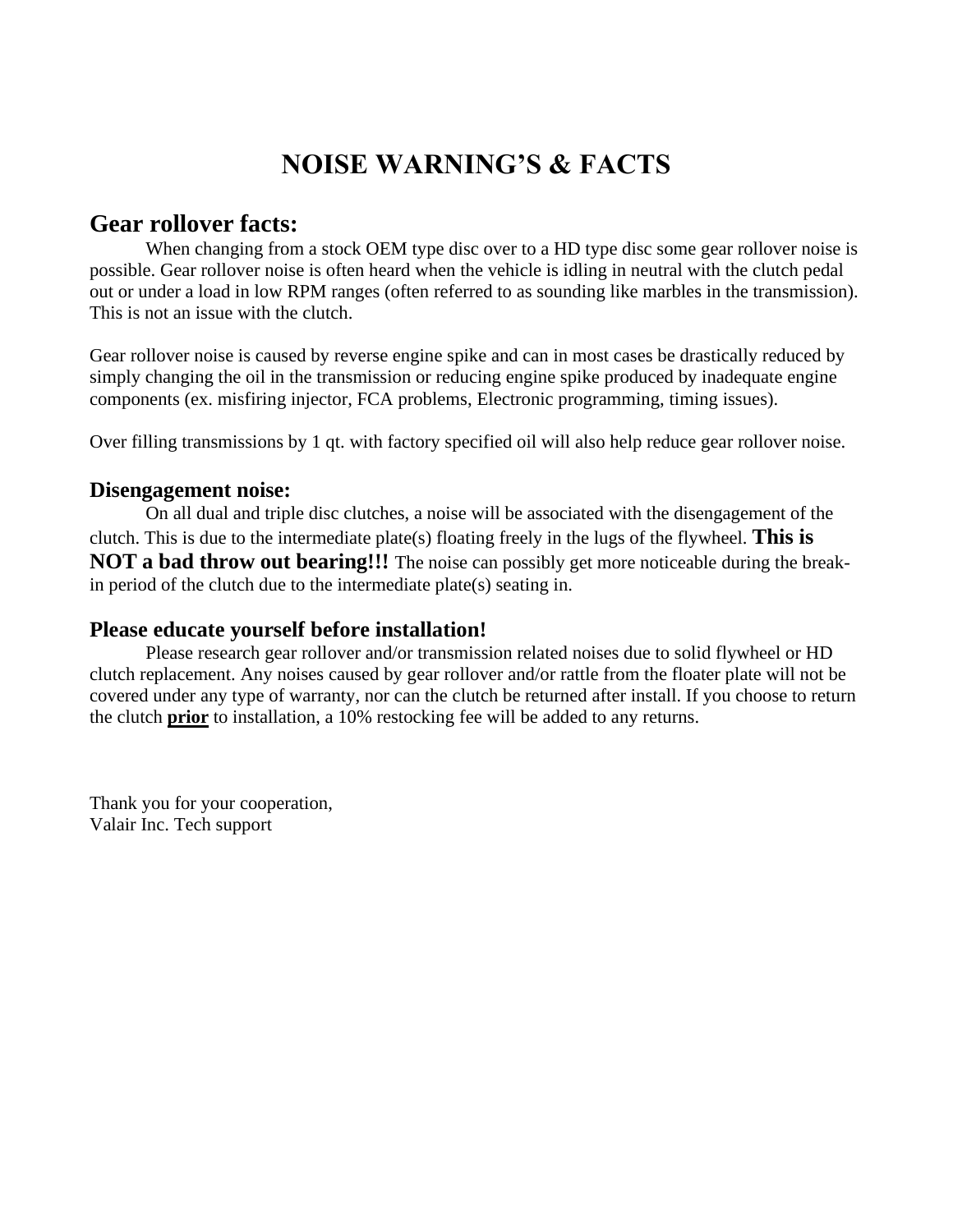# **Critical items to check**

### 12 Things to check before, during, and after installation Failure to check the following items may **void** your warranty

### 1. Check the disc on the input shaft.

This will ensure that you have the correct hub size and that the disc will move freely when the clutch is disengaged. Check for any type of wear on the input shaft. It may be necessary to file the hub on the disc to get it to slide freely. Disc that do not slide freely are the main cause for a clutch that shifts slow or will not release properly.

### 2. Do not reuse spacers or shims.

If your old clutch used a spacer or shim do not reuse it unless you were informed to do so. Our clutch kits will include any shims or spacers if necessary.

### 3. Do not use excessive grease

Use a small amount of grease on the inside of the release bearing. Do not use excessive amounts of grease on the splines of the disc, input shaft, or pilot bearing this grease will end up on the pressure plate, flywheel, or disc and cause slipping and hot spots.

### 4. Line up paint marks

On dual and triple disc clutches, be sure to line up the paint marks on the pressure plate, floater plate, and flywheel.

### 5. Use the alignment tool

When installing the pressure plate check that the alignment tool will slide in and out freely. A little extra time here will save a lot of time later.

### **Steps 6 and 7 apply only to kits that use 3 or 4 lever style pressure plates**

6. Remove installation bolts **(3 and 4 lever style pressure plates only)** Remove the bolts from the top of the cover. These bolts are installed to ease installation of high plate load pressure plates, retain these bolts for future use.

### 7. Check lever height **(3 and 4 lever style pressure plates only)**.

After the pressure plate is installed take a strait edge and check the distance from the top of the pressure plate to the tip of the levers, this measurement is set before we send the clutch out. If you have a different measurement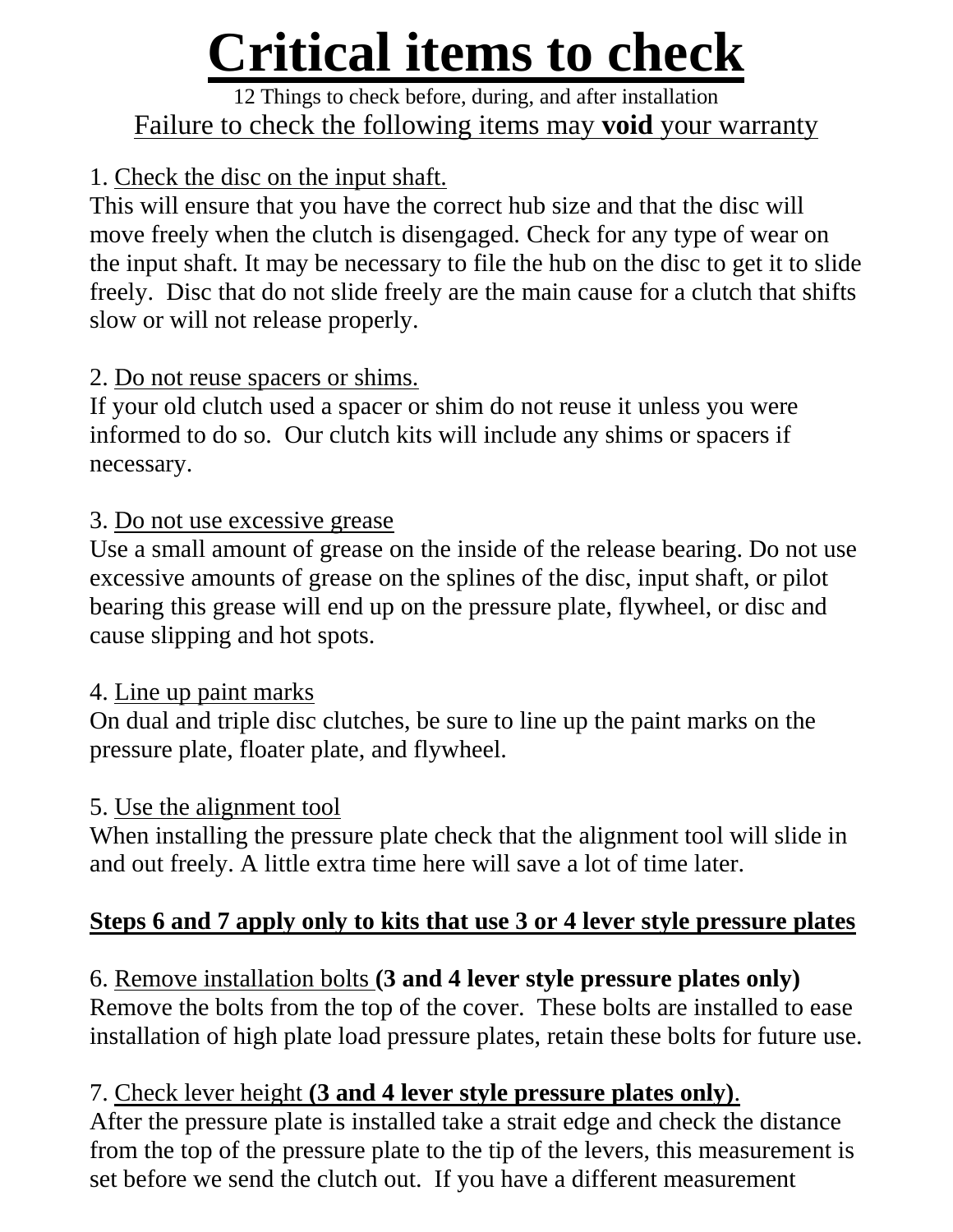**(STOP)** do not go any further. This is an indication that something is installed incorrectly.

The measurements should be as follows  $(+/- .040$  is acceptable)

(Comp Triple) 10.50" clutch with 3 levers 0.565 from top of cover to lever tip. (DDB) 13.00" clutch with 4 levers .800 from top of cover to lever tip.

### 8. Fork and pivot ball inspection.

Check the release fork and pivot ball for wear, replace if necessary. **(DUAL and TRIPLE DISC)** If your kit came with a new fork use the supplied fork and be sure to remove the washer from behind the pivot ball. THE PAINTED SIDE OF THE FORK WILL GO ON THE PIVOT BALL SIDE.

### 9. Stabbing the transmission.

If you are having trouble getting the transmission to pull up against the engine **(DO NOT USE THE BELLHOUSING BOLTS TO PULL IT IN)**. Check that everything is lined up and strait, if you're still having trouble refer to steps **1** and **2**.

### 10. Release fork free travel

After the transmission is installed check the release fork for free travel, there should be  $\frac{3}{4}$ . 1" free travel on single disc and 1"-1  $\frac{1}{2}$ " on dual disc. If your fork movement is not within this range **(STOP)** something is installed incorrectly.

### 11. HD Hydraulic installation.

The new master cylinder is a twist in style just like the stock unit, the part that bolts to the fire wall is a bracket that will be reused on the new master cylinder. The new master cylinder includes (2) rubber washers you may or may not need to use both washers. It is very important that the master cylinder fits tight in the bracket, but locks into place. Units that come out of the firewall will not be covered under warranty. You will reuse your safety switch on the new hydraulics.

### 12. Hydraulic adjustment

Adjust the clutch pedal so that the clutch will start to engage when the pedal is 2"-3" from the bottom, this should make the clutch and brake pedal about even, adjusting the pedal too high will cause clutch slippage and premature clutch wear.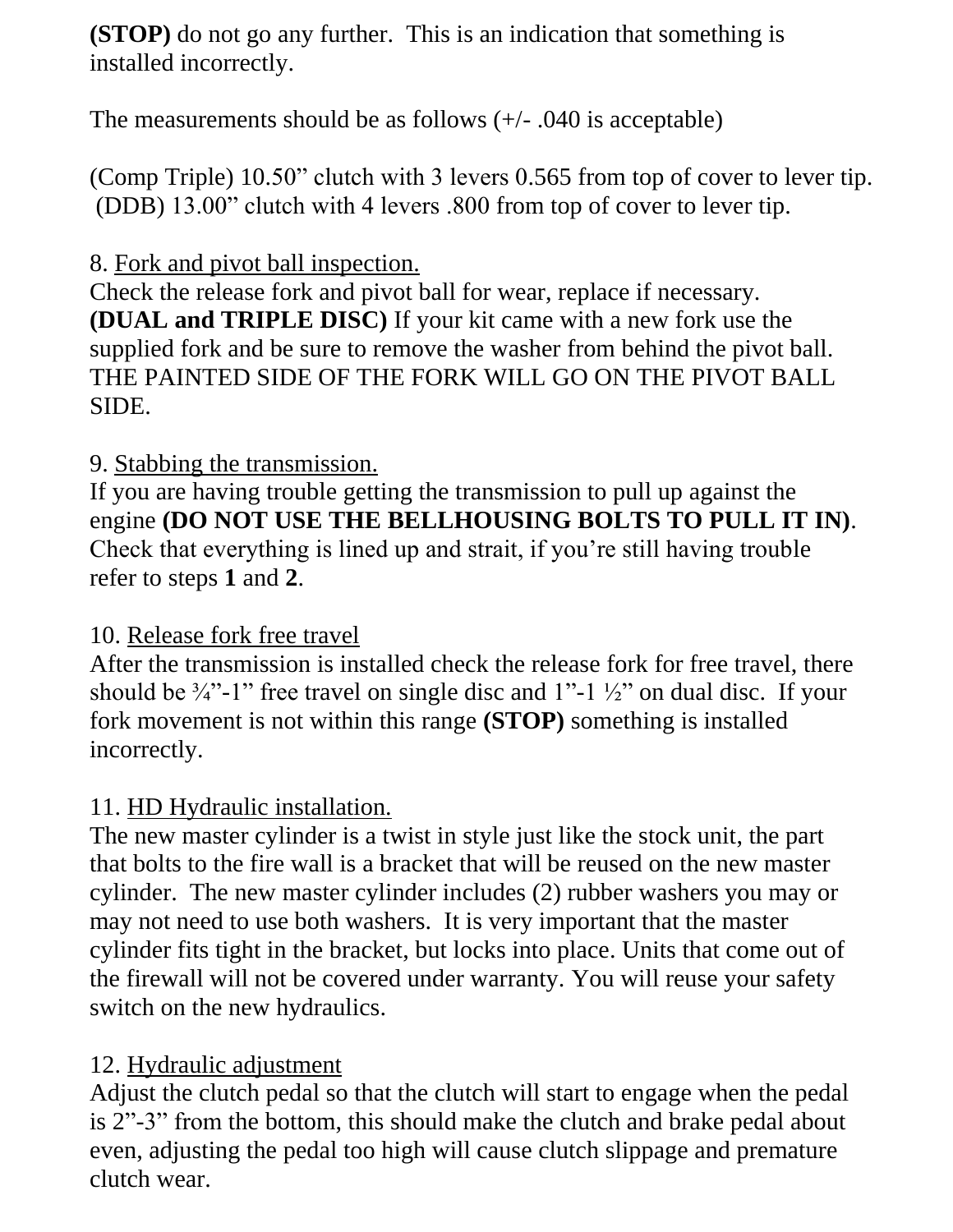### **Do's and Do Not's**

## **Do's**

- **Ensure a Safe, Clean work environment** … **Safety FIRST** ... Cleanliness Second.
- **Use the correct tools for the job!!!** (you CANNOT install a clutch with a screwdriver, a hammer, and an adjustable wrench)
- **Have a helper that can assist you if at all possible**. (4 hands are always better than 2 especially when 'Stabbing' the transmission back in.)
- **Check the Pivot Ball and Fork for wear while the transmission is out.** (The nylon part of the pivot ball should be ROUND, not pointed or flat, this is a \$6 part from your local Dodge Dealer Part # 52087542. The Fork should be cleaned and inspected for wear... Dodge fork Part# 52087515. Check the clip that holds the fork to the pivot ball, replace if necessary Dodge Dealer Part# 4338855.)
- **Use a Torque Wrench to tighten Flywheel and Pressure Plate bolts.**  (See quick spec page.)
- **Check the Input Shaft Retainer and Input Shaft.** (Especially check these for wear, ridges or groves where the Release bearing and Disc have been running on them. A grooved Retainer or Input shaft can cause the release bearing or disc to bind causing engagement and disengagement issues. Check the disc on the input shaft, it may be necessary to sand or file the hub/s of the disc or splines of the input shaft to remove any sharp edges in order to get them to slide freely. **(They key to a good shifting clutch is getting the disc to slide smoothly on the input shaft.)**
- **Clean the Flywheel and Friction surface of the Pressure Plate with Brake Cleaner.** (We coat our flywheels and pressure plates with an 'anti-rust' coating and although they look clean you need to get this oily film off before installing the clutch).
- **Use a SMALL amount of grease inside the Release Bearing Collar.** (Apply a small amount to the inside of the Release bearing where it will slide back and forth on the Retainer.
- **Check the Rear Main Seal for leaks.** (While you have the transmission out you may as well check this and replace if excessive oil is leaking).
- **Use Locktite or some form of Thread Locker on Flywheel Bolts.** (We use the RED but even the BLUE is better than none).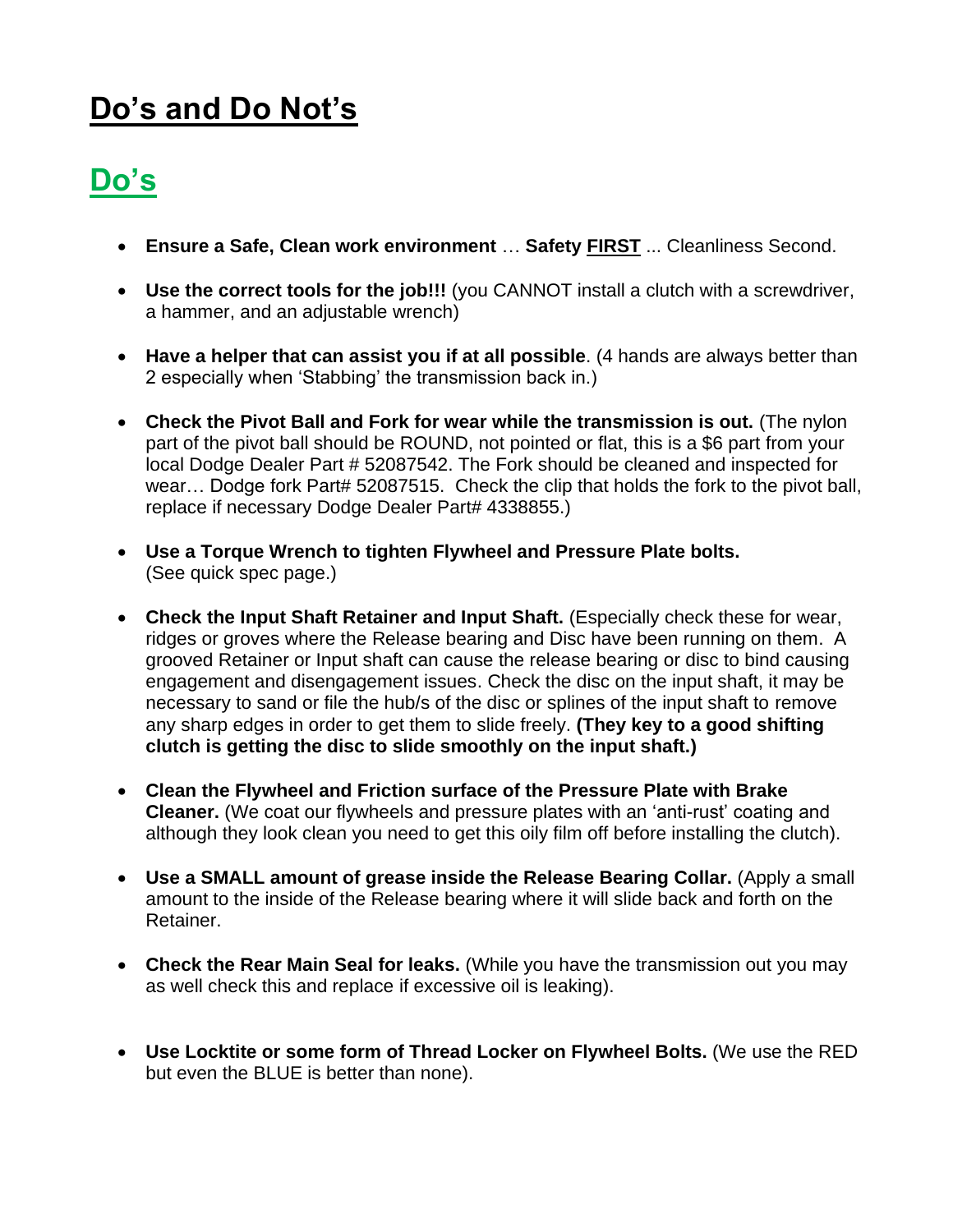### **Do Not's**

- **Do Not…Bend, Flex, Twist, Distort or Drop the Clutch Disc.** (The Clutch Disc itself MUST be flat to operate correctly and when I say flat I mean within 0.002", anymore distortion than this and you WILL have release problems).
- **Do Not…Get Grease, Oil, Solvents on the Friction Surfaces of the Disc.** (This will lead to Grabby or Chattery clutch engagement).
- **Do Not…Peel the Flywheel / Pressure Plate Stickers off until you are ready to install the disc.** (We all get ahead of ourselves sometimes or have over zealous helpers, check it twice before you put it in, typically the 'Long' side of the Hub faces the Pressure Plate on single and dual disc clutches).
- **Do Not…Use excessive grease on the Input Shaft!!!** (Grease and Oil is a Clutch's worst enemy, any extra grease or oil on the input shaft will 'Fling' itself onto the clutch disc when the truck is started up and running and work its way to the friction material, after some time your nice smooth clutch will become a grabby clutch).
- **Do Not…Loose the Retaining Clip that holds the Fork to the Pivot Ball.** ('Stabbing' a Transmission is hard enough, but to get it all in and bolted up only to find the Fork has come off the pivot ball is enough to add more four letter words to the already extensive English vocabulary, make sure the fork is securely attached to the pivot ball, the part  $#$  for the clip is 4338855).
- **Do Not…Let the transmission Drop suddenly while attempting to 'Stab' it.** (This can cause serious damage to the Pilot Bearing and warp the clutch Disc).
- **Do Not…Use Excessive Force or use the Bell housing bolts to get the transmission into place**. (When installing the transmission into the clutch assembly it should slide in … alignment is critical, there should be an even amount of gap around the entire bell housing for it to slide in, you may also have to get the input shaft to turn slightly to align the splines, having to use excessive force means something is not right … STOP.. check and recheck, take a 5-min break and come back to it … remember it should slide in).
- **Do Not…Install a new clutch on a flywheel that is not new, or has not been resurfaced.** (Not only will this void your warranty, it WILL lead to clutch slippage and premature failure no matter how good it looks … get it resurfaced). You Can Not resurface your flywheel with a buffing pad or angle grinder, it just doesn't work and It will void your warranty!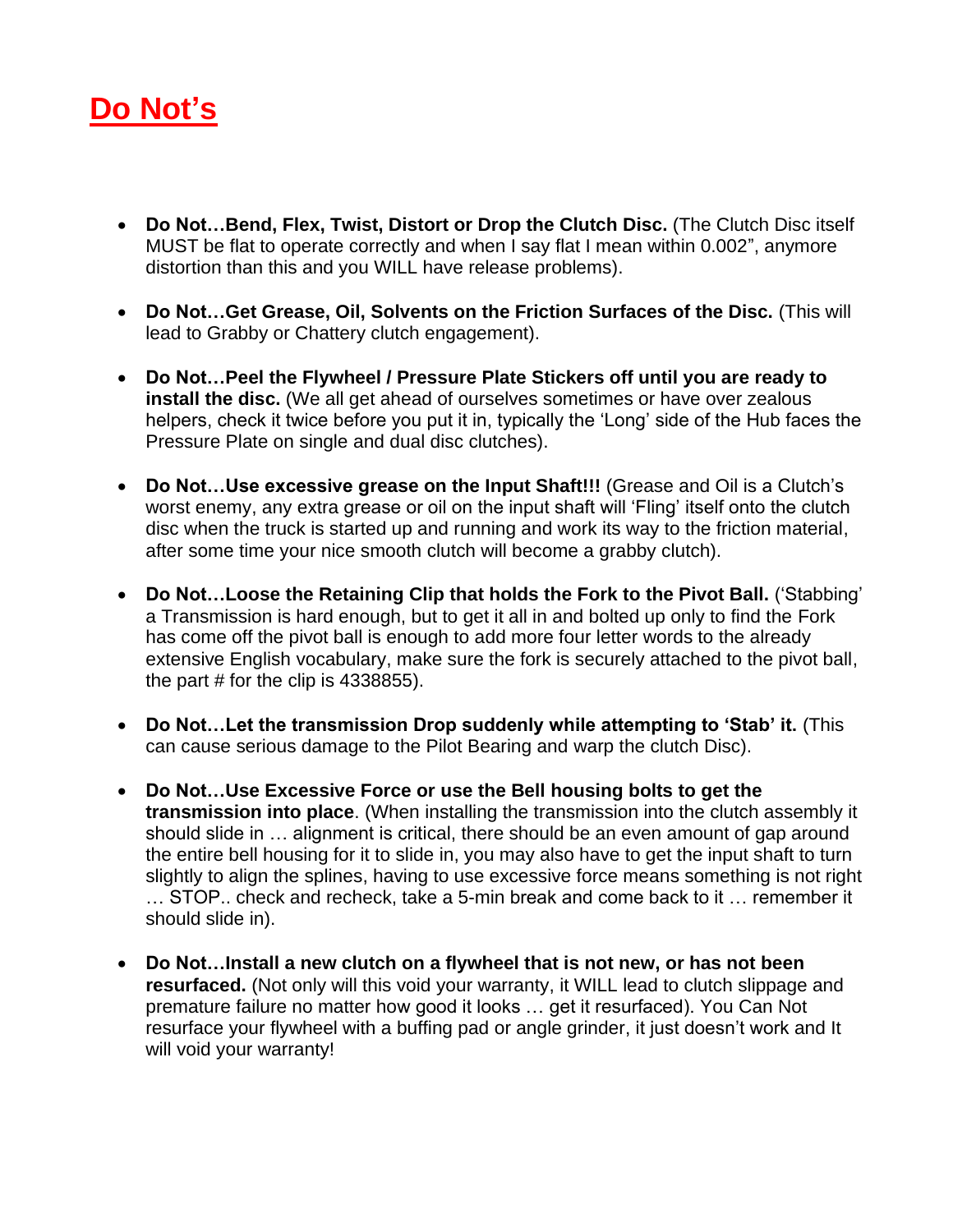### **Quick Specs**

#### **Torque Settings:**

| (Flywheel)       |                      |     |        |                                         |
|------------------|----------------------|-----|--------|-----------------------------------------|
| 12mm             | 12.9                 | 102 | ft Ibs | Dodge and Ford                          |
| 3/8              | Grade 8              | 48  | ft lbs | some non Power Stroke Fords             |
| 10 <sub>mm</sub> | 10.9                 | 47  | ft lbs | 6.0/6.4, some non Power Stroke Fords    |
| 16 <sub>mm</sub> | 10.9                 | 202 | ft lbs | Duramax                                 |
| (Pressure Plate) |                      |     |        |                                         |
| 5/16             | Grade 8              | 24  | ft Ibs | Single disc clutch                      |
| 3/8              | Grade 8              | 44  | ft lbs | Dual disc clutch and Triple disc clutch |
| 8 <sub>mm</sub>  | 8.8                  | 18  | ft lbs | non Power stroke Ford                   |
| 10 <sub>mm</sub> | 8.8                  | 29  | ft lbs | single disc Duramax                     |
|                  | (Quiet Center Plate) |     |        |                                         |
| 5/16             |                      | 24  | ft lbs | Hex bolt                                |
| 5/16             |                      | 24  | ft Ibs | Shoulder bolt                           |

#### **Break-In Periods**

One of the most asked questions we get is about Clutch Break-In, the break-in period is the most critical period for a new clutch, we suggest low power levels with a lot of stop and go driving while taking off in  $1<sup>st</sup>$  or L, basically the more times you engage and disengage the clutch within this period the better it will be, 200 miles of city driving where you are using the clutch frequently is much better than 200 miles of highway where you may only use the clutch once or twice. Turn off exhaust brakes and do not use the clutch/transmission to slow the truck down during the break in period.

**Organic Clutches:** (200-500 Miles Total) Normal Driving, Low Power, 50-100 miles

#### **Ceramic Button Clutches:** (300-500 Miles Total)

Normal Driving, Low Power for the first 200 miles Progressively Increase Loads and Power for the next 300 miles

**Ceramic/Kevlar Button Clutches:** (750-1000 Miles Total) Normal Driving, Low Power for the first 500 miles Progressively Increase Loads and Power for the next 250 miles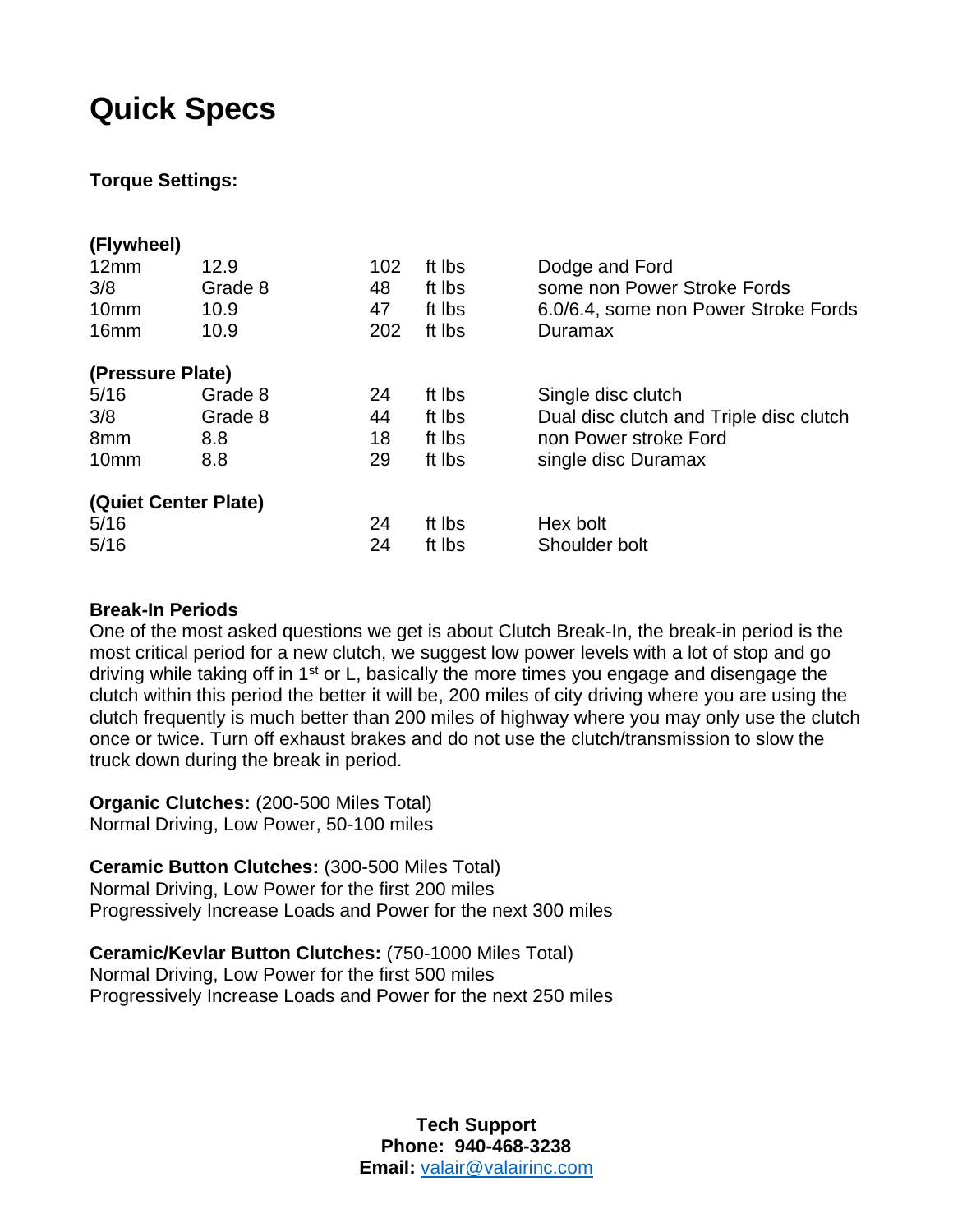#### **Important Warranty Information (CUSTOMER COPY)**

Valair Inc. warrants that our Performance Series Clutches are free from defects in workmanship and material under normal use and service for a period not exceeding 30 days on OEM Organic Single disc clutches, 6 months or 6,000 miles on all other Single disc clutches and 12 months or 12,000 miles on all dual disc clutches. Whichever occurs first from the original date of purchase.

This means we will warranty the clutch for mistakes we made, not necessarily for mistakes you make whether it is during installation or from your personal driving style.

The Limited Warranty will not be valid under the following conditions:

- Flywheel was not replaced or resurfaced to specification before new clutch installation.
- Clutches which have been physically altered, incorrectly installed, damaged by accident, negligence or misuse.
- Burned, Scorched Clutches, Clutches Contaminated with Oil or Grease.
- Clutch Disc Breakage (Applies to OEM Style Discs … Does not apply to HD Spring Hub Discs)
- Clutches used in high performance events or driving applications which the clutch was not specifically designed whether performed by a licensed organization or solely by the individual.

#### **Invoices with selling prices lower than MAP price will void your warranty.**

The obligation of Valair Inc. under this warranty is limited to repair or replacement of the defective product/s. Inspection shall disclose to the satisfaction of Valair Inc. that the clutch and/or components are defective. Buyer must return the defective parts only once he/she has received the consent or authorization of the seller.

Valair Inc. shall not be liable for any special, direct, indirect, incidental or consequential damages to other mechanical components or equipment on the vehicle, including, but not limited to engines, transmissions or driveline. Valair Inc. shall not be liable for loss of life, bodily injury, claims for delay, loss of profits or wages, or for labor charges. Valair Inc. under this Limited Warranty shall not be obligated for expedited shipping, storage or impoundment charges.

No express or implied warranties either of merchantability or fitness for any particular use or purpose or otherwise, other than that expressly set forth above which are made expressly in lieu of all other warranties, shall apply to clutch products sold by Valair Inc.

#### **In the event of a warranty claim.**

- **1. Do not remove the clutch, most issues can usually be remedied with a simple adjustment. We will also ask specific questions about the clutch that you may not be able to answer once the clutch is removed.**
- **2. Know specific details about the issue. When does the issue occur? Clutch pedal in (clutch disengaged) clutch pedal out (clutch engaged). 1st gear 5th gear…..**
- **3. Call Valair directly. 940-468-3238**

#### **Tech Support & Warranty Information**

Valair Inc.

940-468-4542